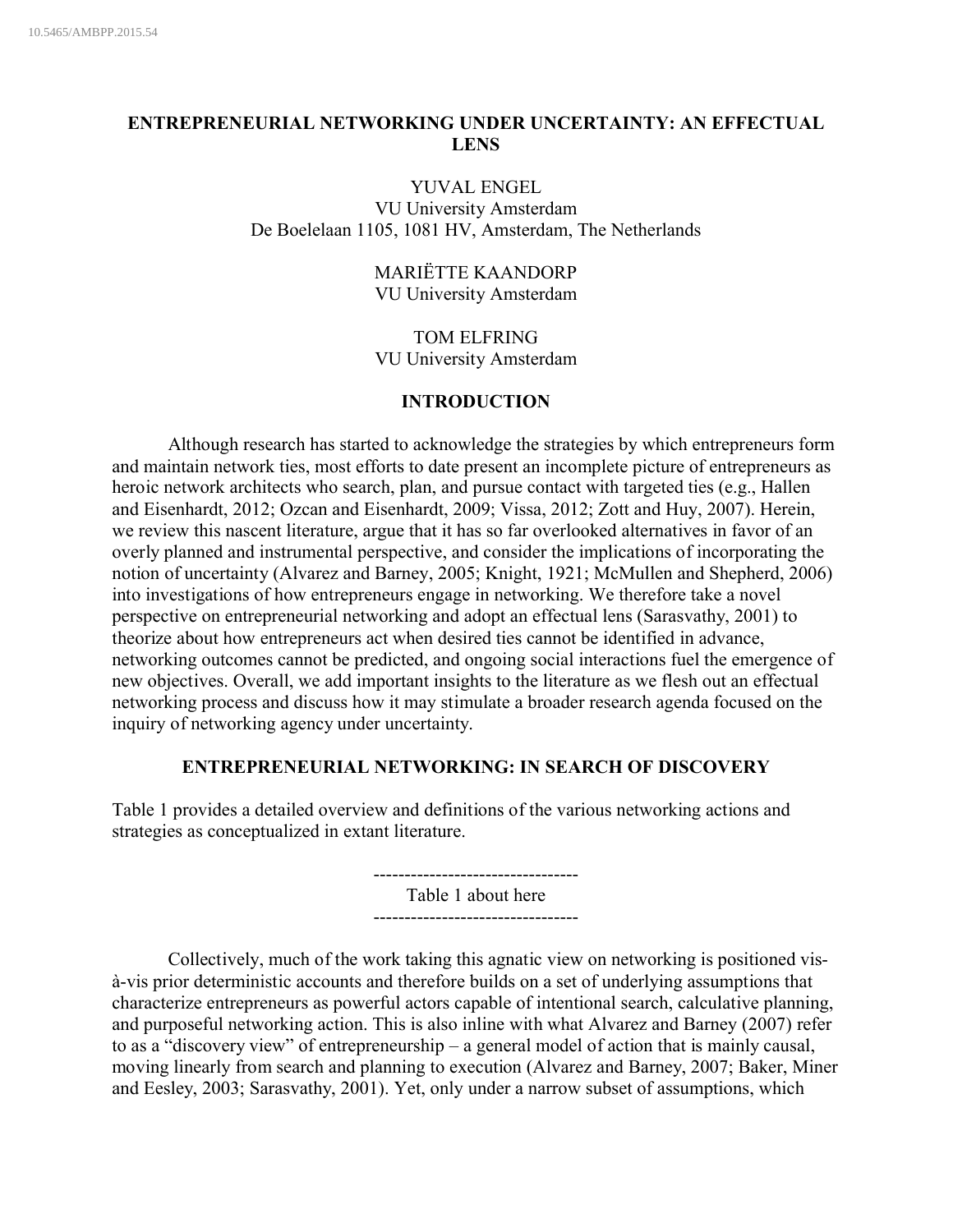include the availability of information about future outcomes and goals, may entrepreneurs act in a way consistent with a discovery view (Alvarez and Barney, 2007; Baker et al., 2003; Miller, 2007). Consequently, extant conceptualizations of networking actions as outlined above lend themselves to an analysis of these key assumptions (summarized in Table 2).

> --------------------------------- Table 2 about here ---------------------------------

Overall, the review of the literature shows that notions of entrepreneurial agency in networking have so far emphasized a mainly linear process in which entrepreneurial volition, based primarily on rational self-interest, leads to goal setting and planning activities (e.g., targeting a "desirable" partner) that, in turn, lead to purposeful action to achieve previously predicted outcomes (e.g., "efficient" tie formation).

### **EFFECTUATION: THE UNCERTAINTY OF ENTREPRENEURIAL CREATION**

In contrast to the discovery view that assumes a risky context in which some aspects of the future are known or at least can be uncovered (e.g., by trial and error), entrepreneurial agency can also be viewed as action under uncertainty (Alvarez and Barney, 2007; Knight, 1921; McMullen and Shepherd, 2006). Building on Frank Knight's (1921) classic definition Alvarez and Barney (2007: 14) state that uncertainty about a course of action is discerned "if, at the time a decision is being made, decision makers cannot collect the information needed to anticipate either the possible outcomes associated with a decision nor the probability of those outcomes". Assuming that the context in which entrepreneurs operate is uncertain also transforms any assumption about the nature of entrepreneurial motivation and objectives, rendering goals as endogenous and tightly linked to ongoing actions (Alvarez and Barney, 2007; Miller, 2007). Accordingly, this problem space was also the starting point in the development of effectuation (Sarasvathy, 2001) – a logic of action, which is consistent with the creation view, and thus dictates non-predictive control through endogenously created goals that are enacted in exploring ways to produce new products or services (Sarasvathy, 2001, 2008).

#### **HOW ENTREPRENEURS ENGAGE IN NETWORKING UNDER UNCERTAINTY?**

Returning to the question that motivated this investigation – how entrepreneurs engage in networking under uncertainty? – our efforts are now aimed at instigating a new conceptualization of entrepreneurial networking. Correspondingly, Figure 1 illustrates our dynamic process model of effectual networking.

> --------------------------------- Figure 1 about here ---------------------------------

#### **Networking for Ideas**

Effectual networking is neither arising in a vacuum, nor does it has to be motivated by a given exogenous goal. Instead of holding "too closely to preconceived goals as a way to determine which stakeholders to pursue or which resource-owners to chase" (Wiltbank et al.,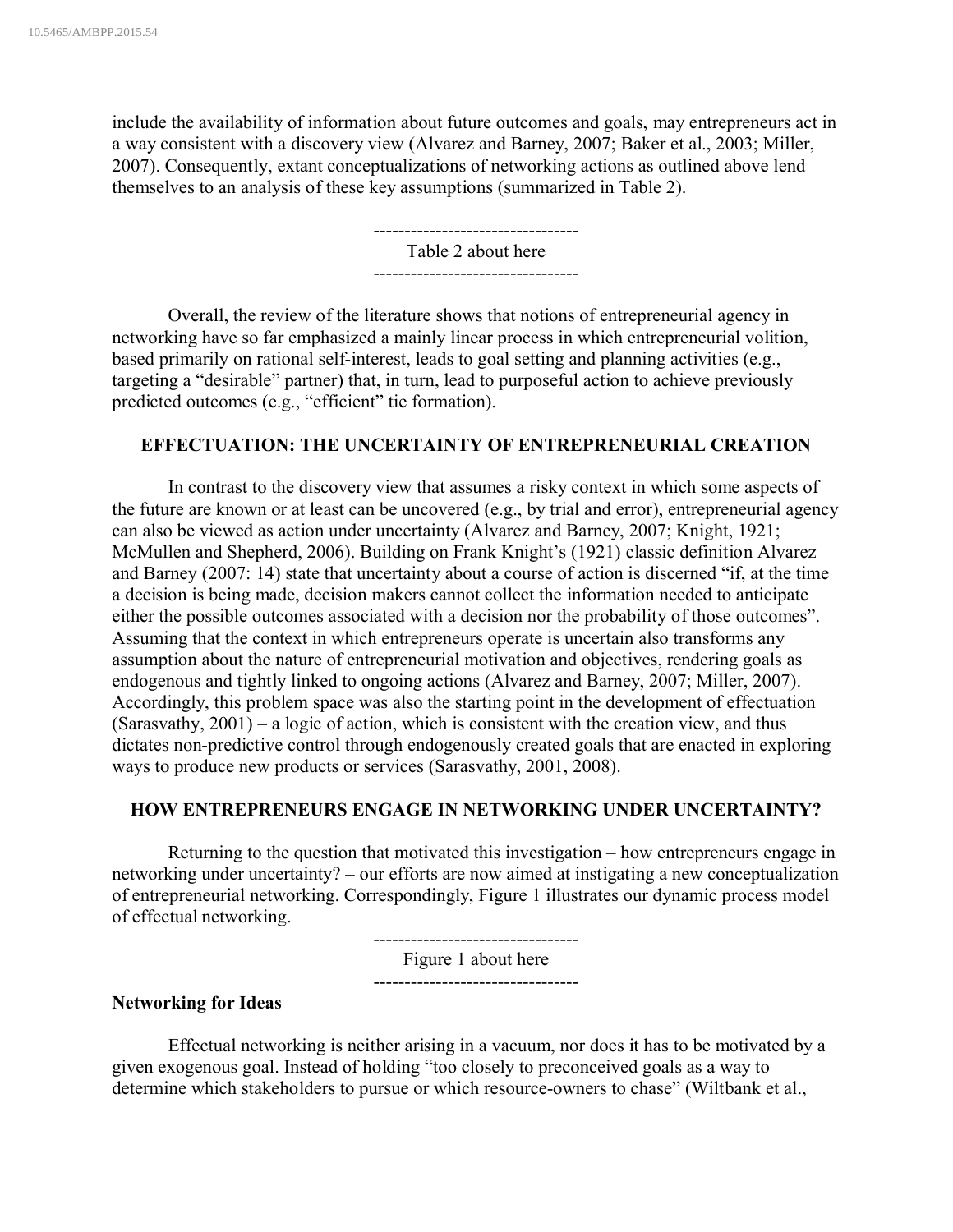2009: 117) entrepreneurs use their relatively idiosyncratic means and their initial assessments of them to spark the first cycle of effectual networking (Sarasvathy, 2001; Wiltbank et al., 2006). Indeed, the crucial question of whom to contact in the face of uncertainty (Nebus, 2006) receives a straightforward answer - entrepreneurs begin their interactions with the people they already know (Baker et al., 2003; Sarasvathy, 2001). Hence, in this stage, the process is geared towards the transformation of existing ties into a network conducive to the generation and refinement of emerging ideas – i.e., aiming to provide a tentative answer to the question "what can we do together?" Nevertheless, in tandem with effectual networking actions aimed at activating potential stakeholders like family and friends, as well as reflecting on and co-creating initial venturing goals, entrepreneurs are also required to reach out and establish new contacts with strangers or, more broadly, any and all people that they might meet in the routines of their lives (Wiltbank et al., 2006). Accordingly, the next key feature of effectual networking is evident in efforts to cast a wide net and start interacting with potential stakeholders in an ongoing process of negotiating and renegotiating the design of an emergent venture (Sarasvathy & Dew, 2005).

### **Attracting Pre-Commitments from Self-Selected Stakeholders**

Effectual networking is also particularly concerned with activities to attract precommitments from willing stakeholders. In contrast to predictive approaches in which a future gain (i.e., the upside) for each of the parties in an exchange may be estimated beforehand, uncertainty positions pre-commitment as a powerful way for actors to prioritize control over their downside loss (Dew et al., 2009). Consider how Richard Branson started Virgin Atlantic after receiving a pre-commitment from Boeing, who leased Branson a used airplane for a year with the option of returning it if the airline did not take off (in a financial sense) (Venkataraman et al., 2012). Because each stakeholder makes commitments that are aligned with their own level of affordable loss the process is characterized by self-selection rather than partner selection by a focal entrepreneur (Sarasvathy and Dew, 2005). Consequently, in effectual networking, whether with existing ties or new ones, the notion of "intelligent altruism" (Sarasvathy and Dew, 2008; Simon, 1993) takes center stage as it shapes how entrepreneurs invite others to connect and selfselect into the process. Intelligent altruism generally refers to behavior that is neither extremely selfless nor completely opportunistic, but recognizes that individuals may have evolved to sense when to emphasize which (Simon, 1993). Interestingly, under uncertainty, altruism and opportunism are often intertwined, as entrepreneurs understand that helping others may also help themselves. Van de Ven et al. (2007: 359) explain this as the "dual drive for self- and collective interests" by which entrepreneurs seek ways to satisfy others' self-interests, while presenting others with the possibility to do the same for them. Indeed, mounting evidence show that under uncertainty individuals may even be evolutionarily hard-wired to behave altruistically (Delton et al., 2011; Simon, 1993). This is not to say that all potential ties receive an automatic entry ticket to the venture but rather that the entrepreneur, through practicing intelligent altruism, opens the door for them to self-select and make their commitments (Sarasvathy, 2008). As Dew and Sarasvathy (2007: 279) put it: "stakeholders that pass the commitment "test" are given a voice in the (re)design of the innovation; those that do not commit are not". In sum, taking actions towards other people, be they existing contacts or newly met strangers, in a way that would help them to self-select and pre-commit is therefore indispensable to an effectual networking approach (Sarasvathy and Dew, 2005).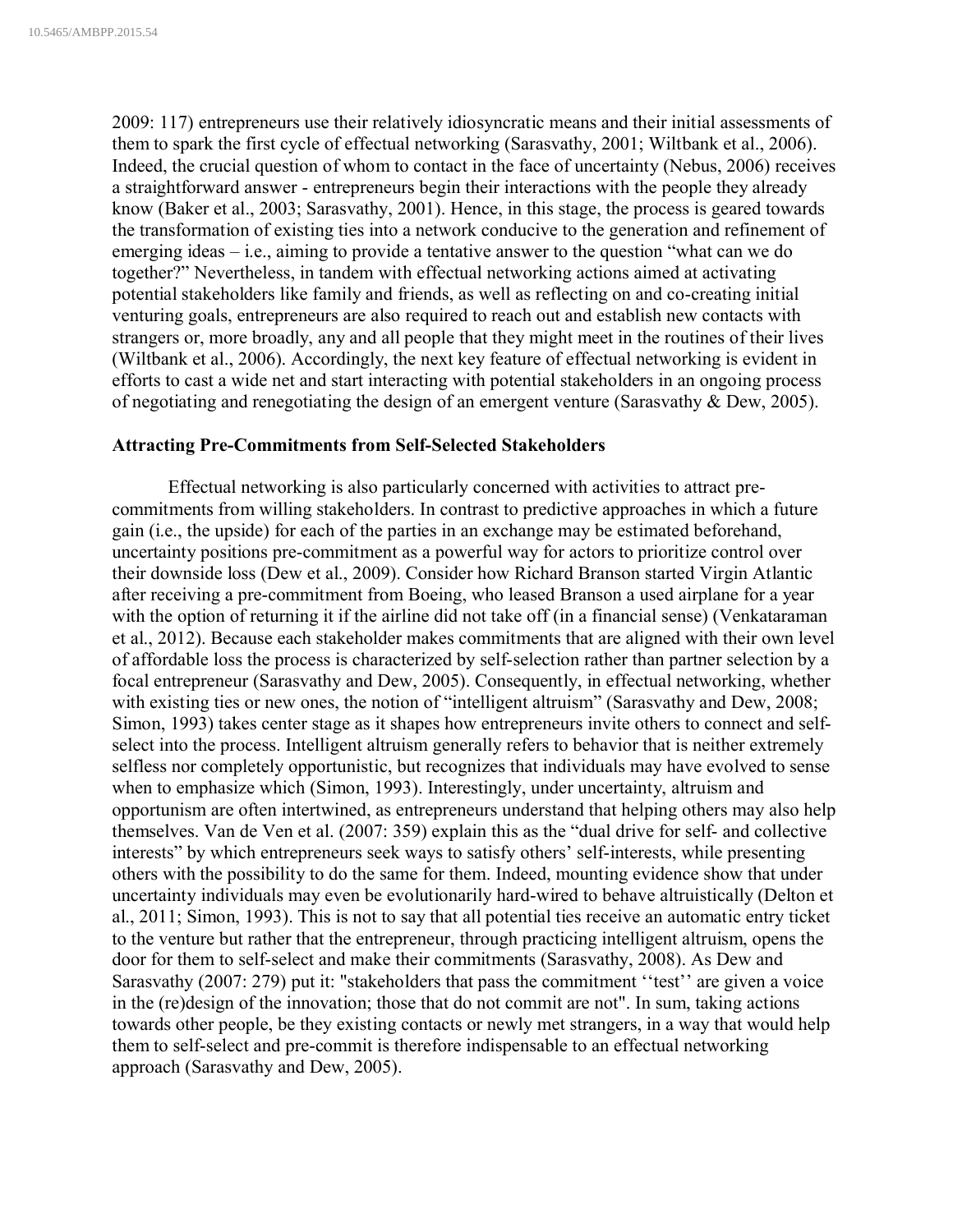### **Generating Contingency, Harvesting Serendipity**

By rendering goals ambiguous and outcomes unpredictable, uncertainty, in and of itself, is a source of unexpected contingencies – a stream of unexpected events that are "sufficient, yet unnecessary, trigger to entrepreneurial action" (Harmeling and Sarasvathy, 2013: 715). Yet, on top of any "blind variations" built into the process (Alvarez and Barney, 2007), by networking effectually entrepreneurs may intentionally inject randomness and induce "valuable accidents" (Austin, Devin and Sullivan, 2012; Sarasvathy and Dew, 2005). Indeed, in his exposition of serendipity in entrepreneurship Dew (2009: 748) already suggested that "entrepreneurs may be able to engage in social networking behaviors that make it more likely that contingencies (hence serendipities) happen to them, i.e., they may deliberately engage in behaviors that semiendogenize contingency". What we propose here is that these networking behaviors, alluded to by Dew (2009), are in fact the very same behaviors we outlined in the previous sections as characteristic of an effectual networking approach. In other words, entrepreneurs can increase both the amount of, and the potential value captured from unforeseen events by (1) reflecting on their available means using social interactions with existing network ties; (2) progressively and proactively expanding their tie formation activities to include any and all stakeholders; (3) practicing intelligent altruism in the formation of partnerships; and (4) allowing for the cocreation of venture ideas through pre-commitments made by self-selected stakeholders. Thus, next to deliberate efforts to generate contingencies, effectual networking is distinguished from other approaches insomuch as it represents an open ended and flexible process apt at leveraging unexpected surprises (Sarasvathy, 2008).

#### **DISCUSSION**

We have put forward a rudimentary conceptualization of an effectual networking process that provides only a starter set of possible issues to be addressed by studying entrepreneurial networking under uncertainty. Our primary contribution to theory stems from investigating a new angle of the under-explored origins of entrepreneurial networks (Stuart and Sorenson, 2007), and from theorizing about the highly relevant role of uncertainty in shaping networking actions and strategies (Alvarez and Barney, 2007; McMullen and Shepherd, 2006; Miller, 2007). This is inline with recent conceptualizations of networking as constrained agency (Gulati and Srivastava, 2014) and consistent with calls positioning the influence of cognition on networking behavior as an unusually promising avenue for inquiry (Hallen and Eisenhardt, 2012; Vissa, 2012). Further, our work adds to research on the behavioral outcomes of effectuation as it relates to networking at the interpersonal level – an issue that already triggered some lively debates (Karri and Goel, 2008; Sarasvathy and Dew, 2008). Finally, we lay a foundation that scholars may use to advance a research agenda aimed at enriching our understanding of how entrepreneurs develop their social networks under uncertainty.

## **ENDNOTES**

1. This study was supported by a grant from the Netherlands Organisation for Scientific Research (NWO).

#### **REFERENCES AVAILABLE FROM THE AUTHOR(S)**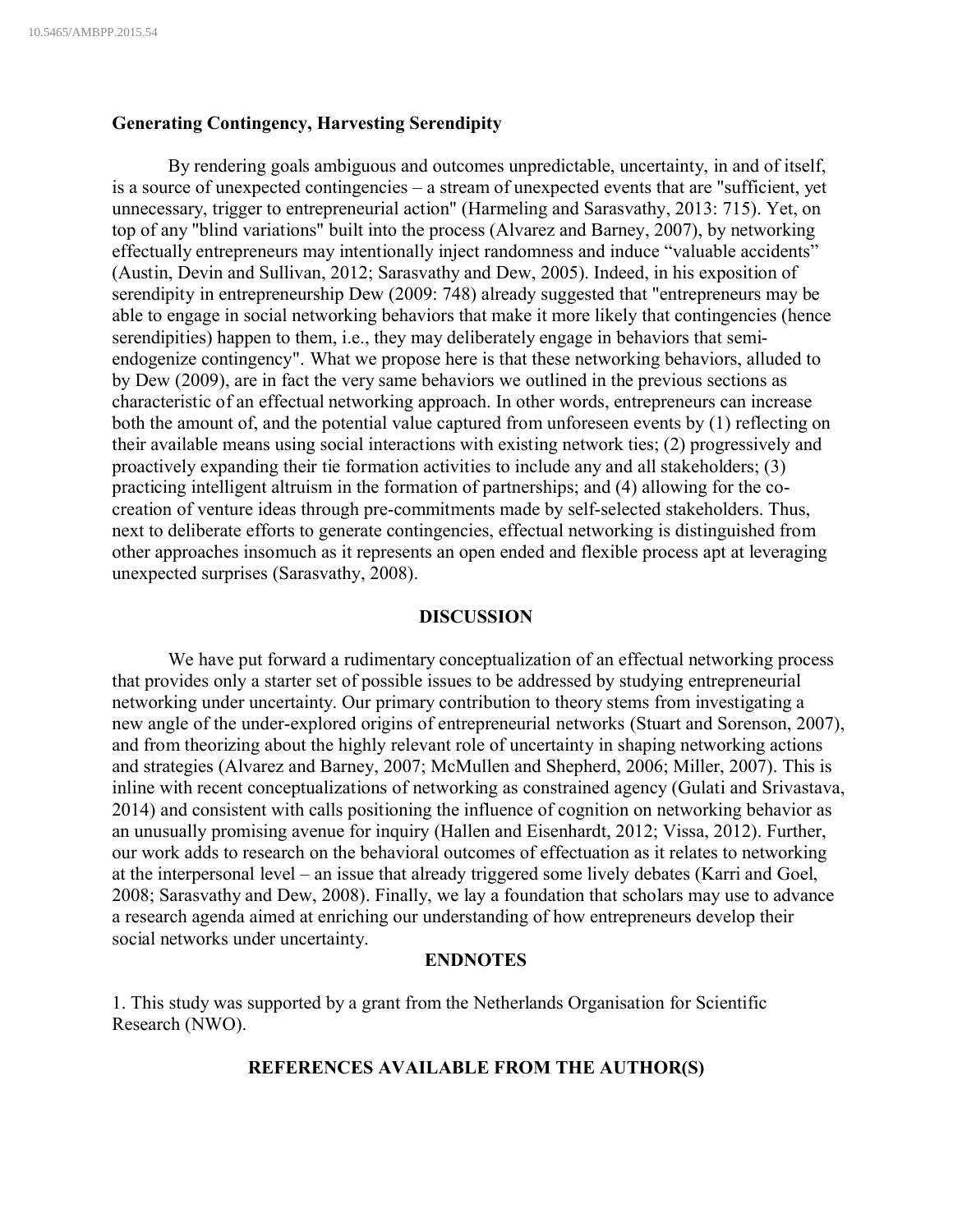| <b>Definitions of Networking Actions and Strategies</b> |                                                                                                                                                |                |  |  |  |
|---------------------------------------------------------|------------------------------------------------------------------------------------------------------------------------------------------------|----------------|--|--|--|
| <b>Networking action</b>                                | <b>Definition</b>                                                                                                                              | <b>Source</b>  |  |  |  |
| Casual dating                                           | An entrepreneur's informal, deliberate, recurring meetings with<br>some potential ties prior to the effort to form a tie with these<br>persons | (Hallen<br>and |  |  |  |
| Timing around proof                                     | Signaling of a confirmation of a third party on a critical                                                                                     | Eisenha        |  |  |  |
| points                                                  | accomplishment of a milestone of the starting firm                                                                                             | rdt,           |  |  |  |
| Scrutinizing interest                                   | Taking actions to discern potential partners' actual interest in a<br>tie                                                                      | 2012)          |  |  |  |
| Crafting alternatives                                   | Developing multiple routes to end the tie formation process.                                                                                   |                |  |  |  |
| Symbolic action (SA)<br>conveying the<br>credibility    | Symbolically displaying personal capability and personal<br>commitment to the future                                                           |                |  |  |  |
| SA conveying the<br>quality of organizing               | Displaying and drawing attention of potential investors and<br>employees to the professional nature of their successes and<br>processes.       | (Zott<br>and   |  |  |  |
| SA conveying<br>organizational<br>achievement           | Symbolically emphasizing preliminary and interim<br>achievements that their firm had realized                                                  | Huy,<br>2007)  |  |  |  |
| SA conveying                                            | Drawing symbolically on the prestige of their associates to                                                                                    |                |  |  |  |
| stakeholder                                             | acquire more resources and giving symbolic personal attention                                                                                  |                |  |  |  |
| relationship quality                                    | to potential stakeholders                                                                                                                      |                |  |  |  |
| Active foresight                                        | Defining portfolios that have a unique interdependence that is<br>advantageous to the focal firm and its partners and shape the<br>industry    | (Ozcan         |  |  |  |
| Opportunistic<br>maneuvering                            | Expanding a firm's portfolio to more distant parts of the<br>network                                                                           | and<br>Eisenha |  |  |  |
| Defensive                                               | Defend against emerging industry uncertainties as they occur,                                                                                  | rdt,           |  |  |  |
| positioning                                             | by the addition of multiple ties around these critical industry<br>uncertainties                                                               | 2009)          |  |  |  |
| Reaching out to new                                     | The extent to which an entrepreneur actively tries to meet new                                                                                 |                |  |  |  |
| alters                                                  | potential partners to promote his or her venture                                                                                               |                |  |  |  |
| Establishing                                            | The extent to which an entrepreneur finds out more about the                                                                                   |                |  |  |  |
| interpersonal<br>knowledge of alters                    | new people (s) he meets                                                                                                                        | (Vissa,        |  |  |  |
| Time-based                                              | The extent to which an entrepreneur paces interactions with                                                                                    | 2012)          |  |  |  |
| interaction pacing                                      | relationships based on temporal markers                                                                                                        |                |  |  |  |
| Relational                                              | The extent to which an entrepreneur seeks to combine social                                                                                    |                |  |  |  |
| embedding                                               | and business connections with existing network ties                                                                                            |                |  |  |  |
| Network preserving                                      | The extent to which an entrepreneur tries to preserve every<br>relation in his or her existing network                                         |                |  |  |  |

**TABLE 1**